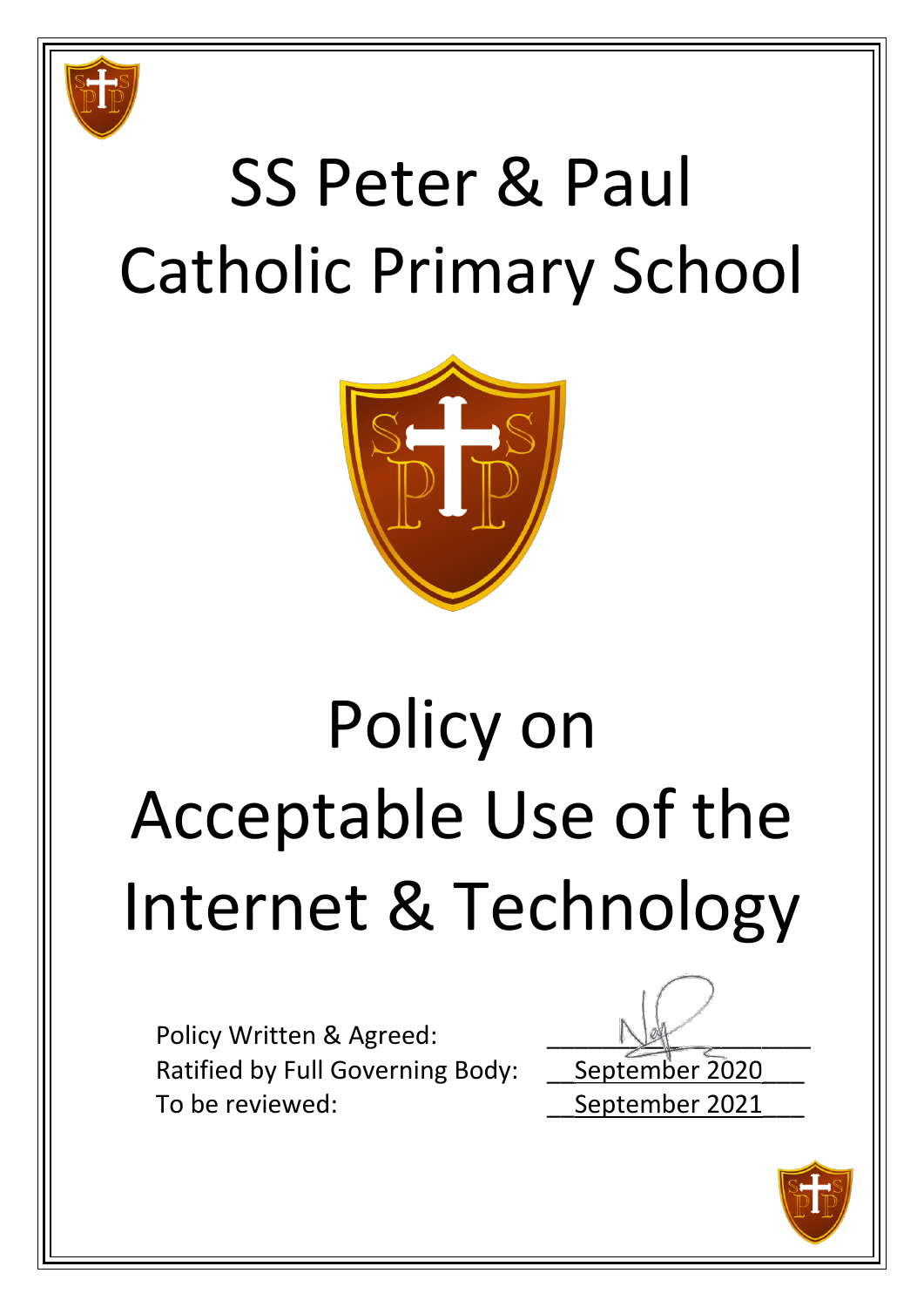#### **SS Peter & Paul**

#### **Whole School Policy on Acceptable Use of the Internet & Technology**

This acceptable use of the internet & technology policy:-

- reflects the consensus of opinion of the whole staff;
- was discussed, written and agreed by the whole staff;
- has been approved by the Governing body.

The implementation and ownership of this policy is the responsibility of the whole staff.

The overall accountability and effectiveness of the policy will be the responsibility of the Head Teacher and Senior Leadership Team.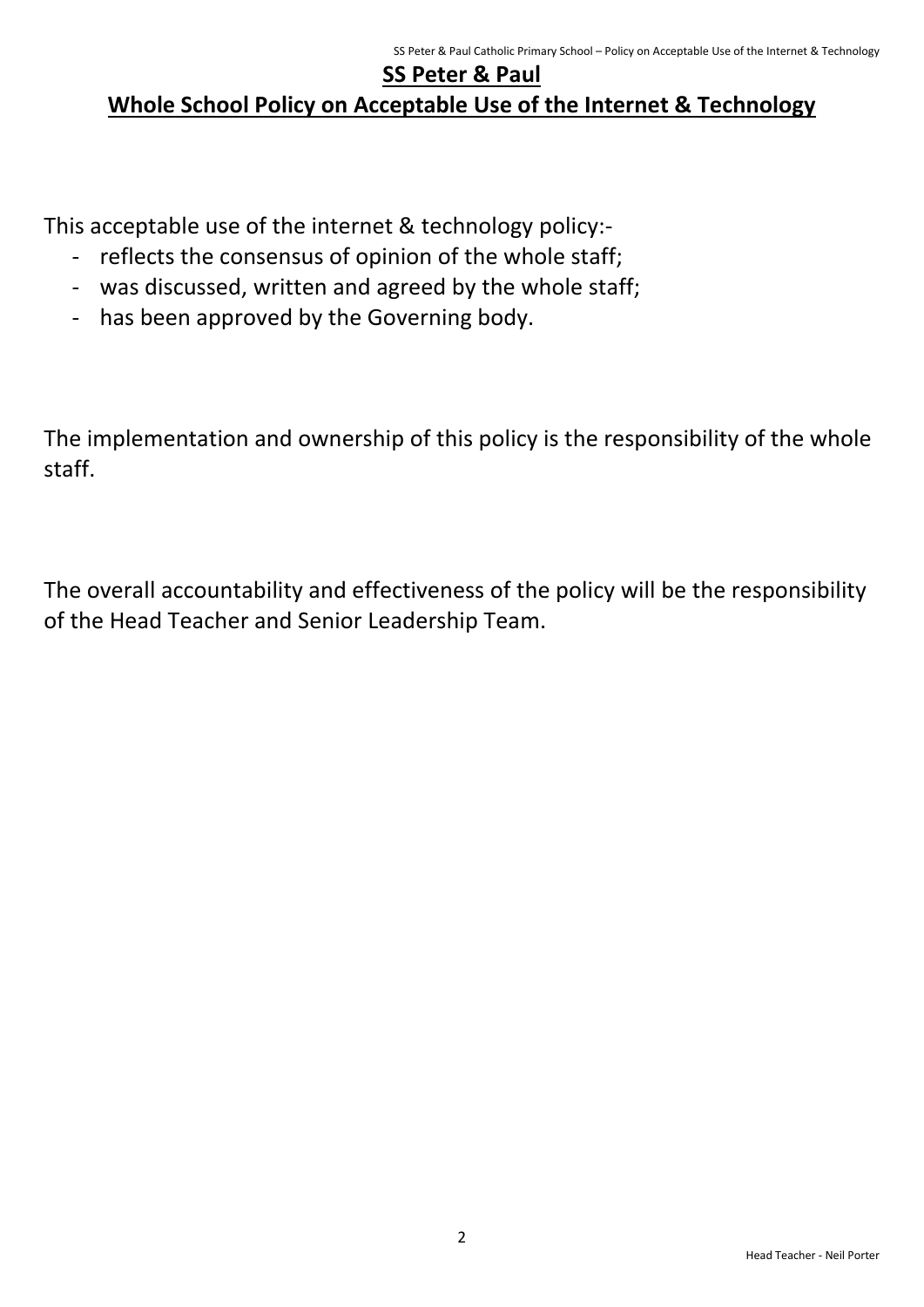At SS Peter & Paul Catholic Primary School we take a professional approach to ICT and we are committed to keeping technology up to date to assist with the delivery of our School Curriculum. We do understand, however, that there is a need to stay safe on line so we have established rules and protocols to ensure all of our stakeholders know and follow the expectations and what is considered acceptable use of the internet and ICT in our school. As a Catholic school we regard every individual as unique and special in God's family.

#### **1.0 E-safety rules**

1.1 At SS Peter & Paul Catholic Primary School, pupils are expected to:

- Only use ICT on the school premises for studying purposes.
- Use the class or school e-mail address when sending or receiving emails.
- Only open email attachments from people known to them or people who the teachers have approved.
- Make sure ICT communication with other pupils and adults is polite and responsible.
- Be responsible for their behaviour while using ICT.
- Inform their class teacher of anything they see online which makes them feel uncomfortable.
- Understand that their use of ICT can be checked and that parents/carers will be contacted if a member of school staff is concerned about a pupil's e-safety.
- Be careful when using computer equipment and treat it with respect.
- Abide by the rules regarding bringing personal devices into school.
- Seek the advice of a teacher before downloading material.

#### 1.2 Pupils will not:

- Try to bypass the internet settings and filtering system.
- Share passwords.
- Delete or open other people's files and documents.
- Use other people's accounts.
- Send any content which is unpleasant. If something like this is found, such as inappropriate images or the use of offensive language, pupils will report it to their teacher.
- Share details of their name, phone number or address.
- Meet someone they have contacted online, unless it is part of a school project and/or a responsible adult is present.
- Upload images, sound, video or text content that could upset pupils, staff and others.
- Try to install software onto the school network.

#### 1.3 Staff will:

- Apply the principles of this policy whether systems are being used on or off school premises.
- Use the school's ICT systems primarily for educational, managerial or administration purposes of the school.
- Follow General Data Protection Regulations (GDPR) legislation at all times.
- Not try to use the equipment or systems for illegal purposes or materials.
- Communicate with others online in a professional manner.
- Not disclose their password, write it down or store it where it is possible for others to see and steal it.
- Not attempt to use another member of staff's username or password.
- Report immediately any apparent illegal, inappropriate or harmful material or event to the Head Teacher.

1.4 Parents will:

- Support and uphold the school's rules regarding the use of school ICT systems.
- Act in accordance with the school's policy when using the internet in relation to the school, its employees and pupils.
- Only store and use images of pupils for school purposes, acting in line with our school's E-Safety Policy.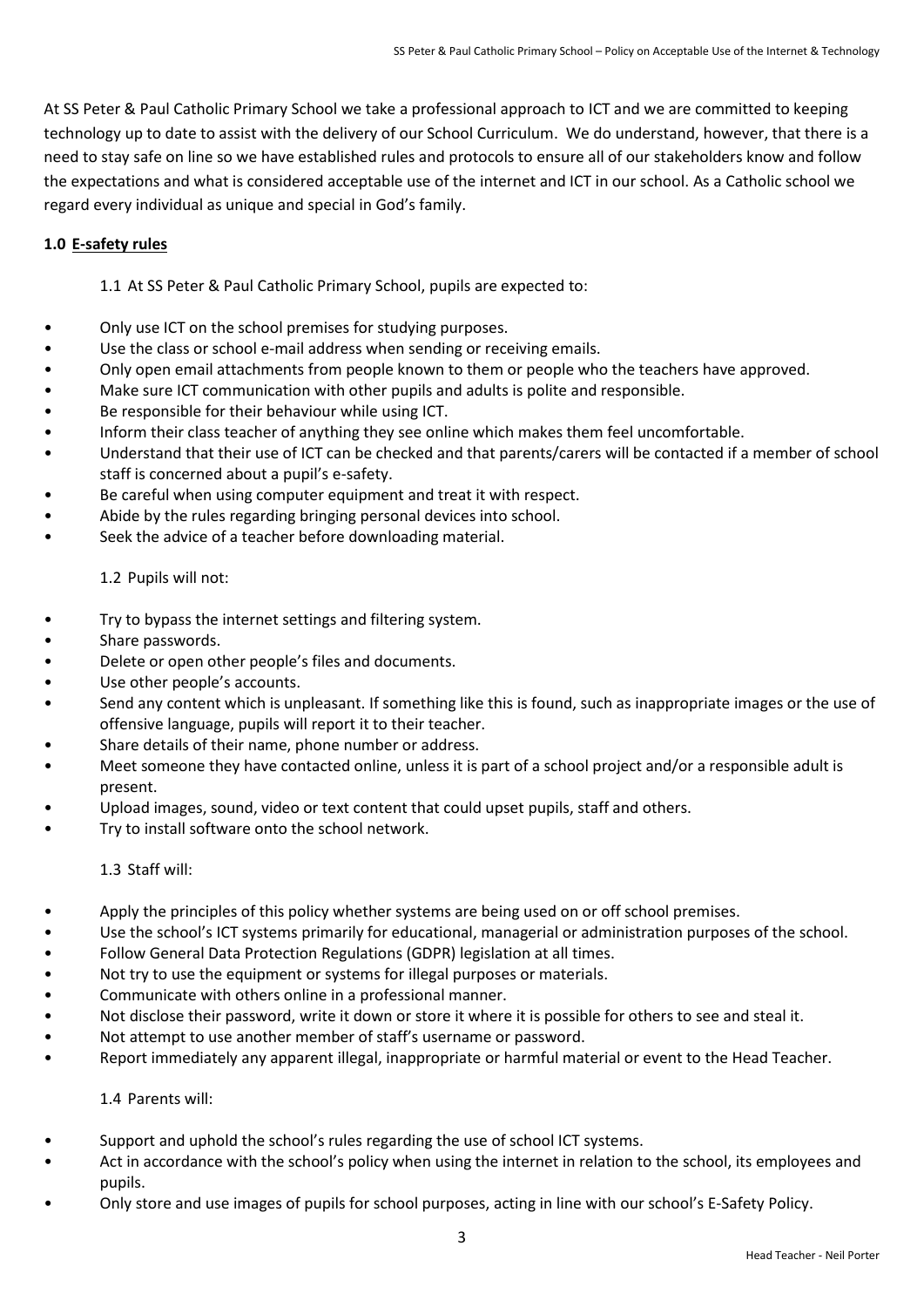#### **2.0 Dealing with incidents of misuse**

- 2.1 Any suspicions of misuse or inappropriate activity related to child protection should be reported as prescribed in the schools Safeguarding Policy and the Safeguarding Boards child protection procedures.
- 2.2 Any suspicions of other illegal activity should be reported to the Head Teacher, who should take advice from appropriate persons (according to the nature of the suspected activity and the individuals apparently involved) and, depending on the advice and the outcome of preliminary investigations, should report any alleged criminal activity to the police and may also instigate disciplinary procedures.
- 2.3 Suspicions of inappropriate use of ICT should be reported to the Head Teacher for investigation and appropriate action. This may lead to informal management discussions, improved training or, depending on the nature of the alleged misuse, investigation under the disciplinary procedure for employees, or the school's behaviour policy for pupils.

#### **3.0 Internet Guidelines**

- 3.1 Rules for business use. **All** users will be provided with access to the Internet through the Birmingham Grid for Learning and Link2ict. Users should not download any material that is not directly related to their job responsibility. This especially relates to screensavers, images, videos games etc. The Computing Coordinator should be notified before any software is downloaded for business use: all downloaded software needs to be properly licensed and registered. Any such software automatically becomes the property of the school. There are systems in place to monitor all Internet usage including any software downloads.
- 3.2 Personal use. Employees are permitted to access the Internet for personal use on a limited basis as long as this does not interfere with their job responsibilities. This should be in own time, i.e. before or after school, or with the permission of the Head teacher. It should be noted that there are systems in place that can monitor and record all Internet usage, and these will be used. No user should have any expectation of privacy as to his or her Internet usage. Analysis of this information may be issued to the Senior Management team or Governors if thought appropriate.
- 3.3 Respecting copyright. Employees with Internet access must comply with the copyright laws of all countries relevant to Education Services. Users must not intentionally download any material that holds a copyright notice. This also relates to downloading and copying unlicensed software.
- 3.4 Security. Systems are in place to protect the school's information systems. However users must also be aware of the potential risks associated with accessing the Internet. Employees are reminded that newsgroups are public forums where it may be inappropriate to reveal confidential information. Also, see section 4.2 above. Users are also reminded that unauthorised usage of a computer could include accessing e-mail or the Internet via a computer other than your own even if doing so under your own user identification, and could contravene City Council ICT Security Policy and even Computer Misuse legislation.
- 3.5 Virus protection. Although virus protection software is installed on all networked computers, users should be aware of the potential hazards associated with computer viruses. Any files that are downloaded will be scanned for viruses before being accessed. If you have any concerns about viruses on the Internet or think you may have accessed material that contains a virus please contact Computing Co-ordinator or school technician.
- 3.6 Inappropriate websites. Under no circumstances should a user access a site that contains sexually explicit or offensive material. If you find yourself connected to such a site inadvertently, you should disconnect from that site immediately, and notify the Computing Co-ordinator who will log the incident. Because individuals may consider a wide variety of material offensive, users should not store, view, print or redistribute any material that is not directly related to the user's role or the school's activities.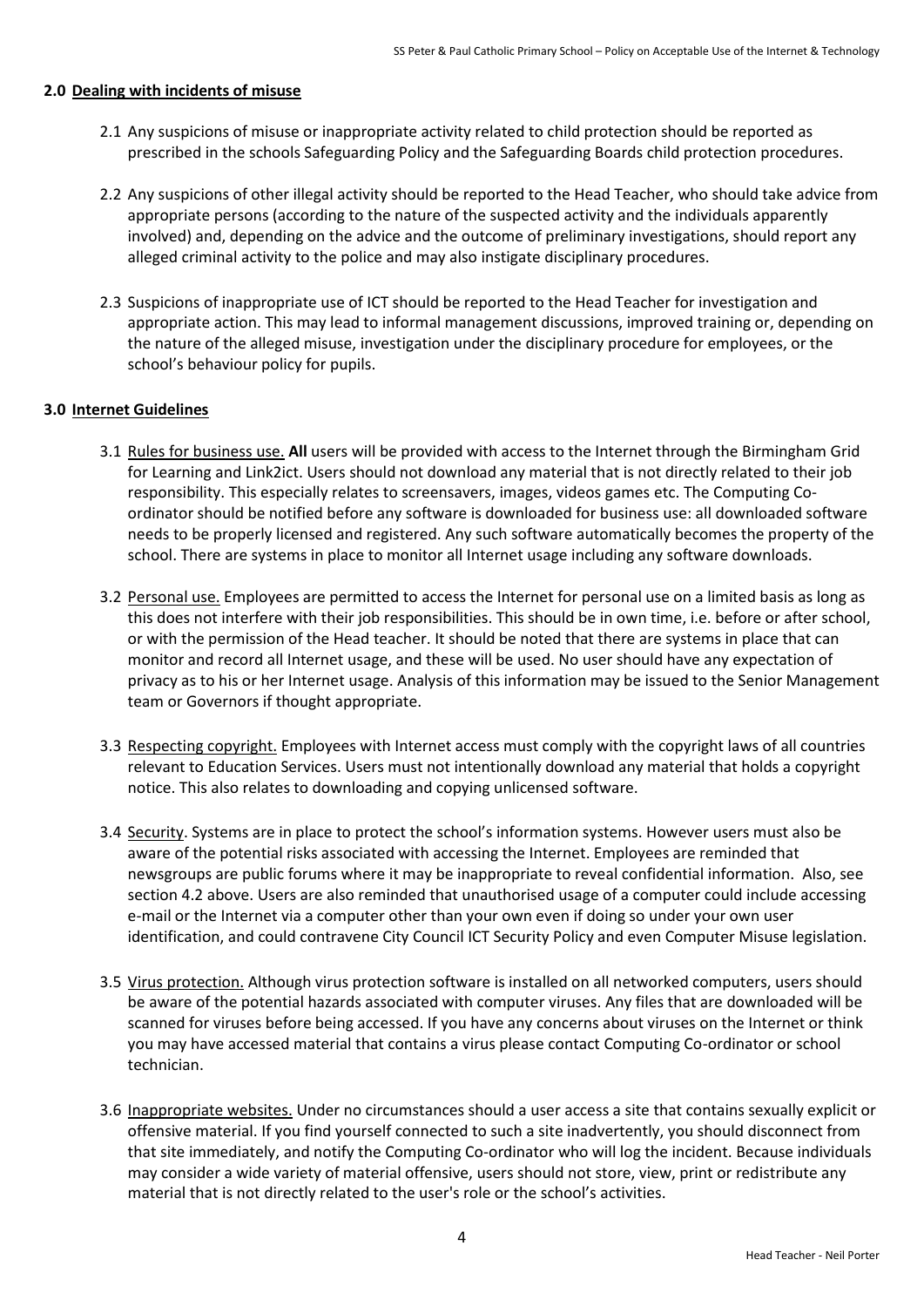#### **4.0 Social Networking Sites**

The school recognises that many staff will actively use Facebook, Twitter and other such social networking sites, blogging and messaging services. The following guidelines form the school policy for use of such sites.

4.1 General guidelines for use of social networking sites:

- Staff must not have any contact with current pupils at SS Peter & Paul through such sites.
- Staff profile security should be set to maximum levels.
- Staff must ensure that personal information is not accessible via a 'Public' setting, but ensure it is set to a 'Friend's only' level of visibility.
- Staff should be aware that more distinctive surnames will be easy to track down using the search tool on such social networking sites, and that these services will display a profile picture and some personal information, regardless of security settings.
- Staff should not reveal confidential or sensitive information, with regards to other staff or pupils.
- Unless authorised to do so, staff must not post content on websites that may appear as if they are speaking for the school.
- Staff should not post any material online that can be clearly linked to the school or that may damage the school's reputation.
- Staff should avoid posting any material which could clearly identify themselves, another member of staff, or a pupil. This will avoid the risk of the information potentially being used to embarrass, harass, or defame the subject.

#### 4.2 Staff Profiles - Statuses/comments

- Staff should not post comments/statuses which bring the school or pupils into disrepute.
- Staff should not name pupils in such comments/statuses.
- Staff should use discretion when naming other staff in comments/statuses.

#### 4.3 Staff Profiles - Photos/videos

- Staff must use their discretion when deciding suitable, personal photos to post.
- Staff must seek permission of other staff if they wish to post photographs in which these staff appear.
- Photo albums should be set to maximum security.

4.4 Contact with pupils - Friends

- Staff must not add any pupils to their 'friends list'.
- If a request is made by a child, staff should decline and report the incident to the ICT Coordinator, who will speak to the child in question and report the incident to parents/guardians.
- Staff should use their discretion when accepting parents/parent helpers as friends.
- Staff should use discretion in terms of accepting past pupils, who are not minors. In the case of minors staff should reject the request.

#### 4.5 Contact with pupils - Messages

- Staff must not message any pupils for any reason over social networking sites, even for school-related purposes.
- If at any time, a member of staff receives a message from a pupil, they must not reply. They should notify the ICT Coordinator, who will speak to the child in question and report the incident to parents/guardians.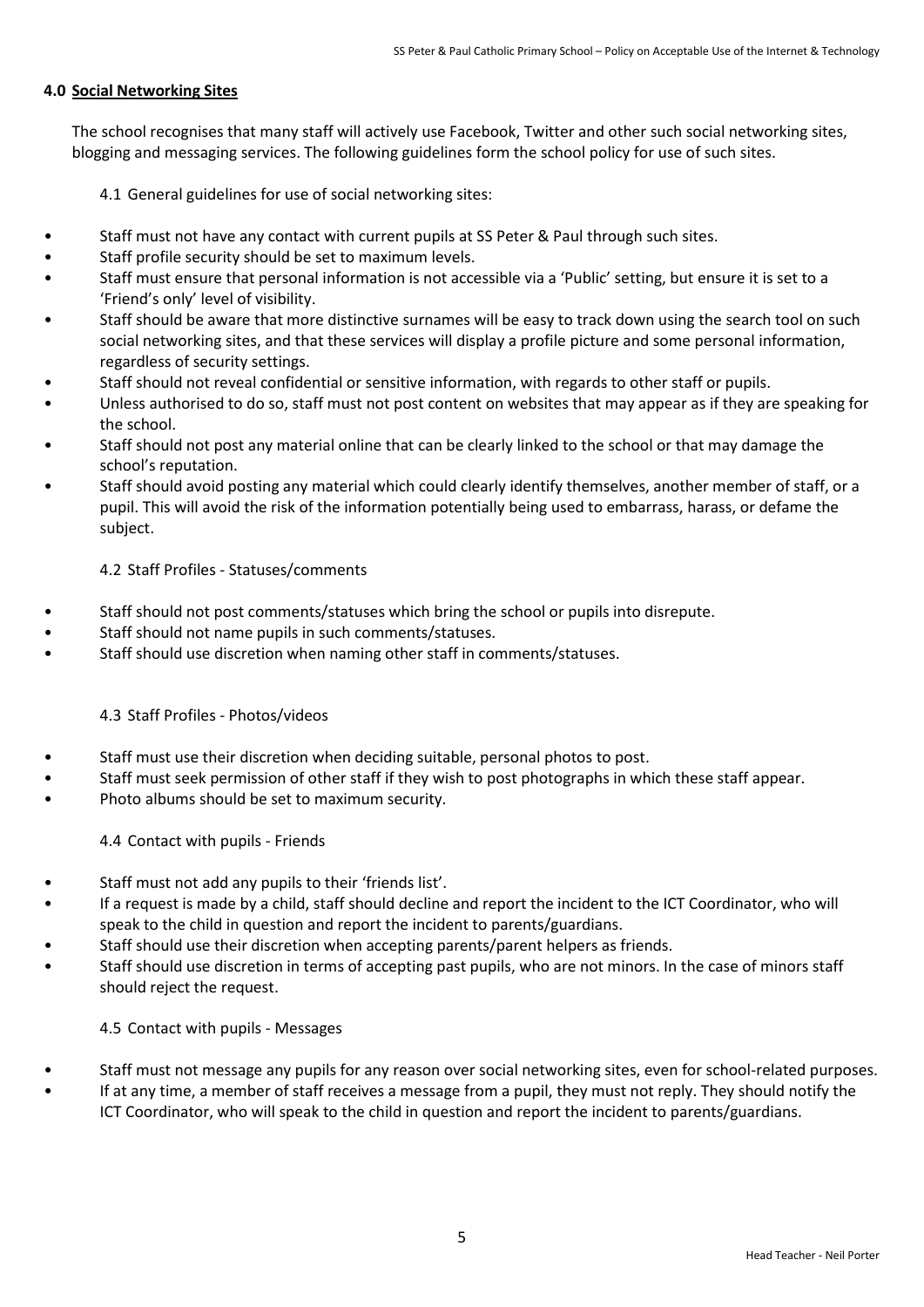#### **5.0 Use Of Portable Computer Systems, USB Sticks Or Any Other Removable Media**

- 5.1 All sensitive data, such as children's details and reports, should be stored on an encrypted storage device or password-protected laptop. Other data, such as lesson plans and resources, may be stored on unencrypted devices.
- 5.2 Tablet devices such as iPads must be used in accordance with earlier acceptable use guidelines (see part 4). Such devices, when used off the school premises, must only be used for directed activities such as for the purpose of assessment.
- 5.3 When not in use, tablet devices must be passcode protected at all times.
- 5.4 Digital cameras and any other unprotected devices must be stored safely at all times and not removed from the premises.

#### **6.0 Use Of Mobile Phones**

- 6.1 Staff should NOT use their personal phones for school business or for taking photographs of children. Unless, in exceptional circumstances, an emergency telephone call needs to be made.
- 6.2 Mobile phones should not be used when teaching or there are children present, unless in an emergency.
- 6.3 Staff mobile phones should be stored away securely while at work to limit the chance of an allegation being made of inappropriate conduct.
- 6.4 Pupils should NOT bring mobile phones to school. (see e-safety policy)

#### **7.0 Use Of Digital Images**

- 7.1 Any photos or videos taken by teachers, other adults (including parents), and the children themselves during **ANY** school activity (including trips / camp) should not be put on public display or published anywhere on the internet (including social networking sites such as Facebook).
- 7.2 The above excludes the publication of photos on the school website/secure Twitter account. (See E-safety policy for guidelines) as well as use by school for educational/display use.

For your own protection it is important that all staff **log off** after using one of the PCs or laptops to prevent use by another person. On occasion the school will undergo an I.T. audit which may reveal that inappropriate material has been viewed. If staff **do not** log off machines they could be wrongly accused of accessing such material.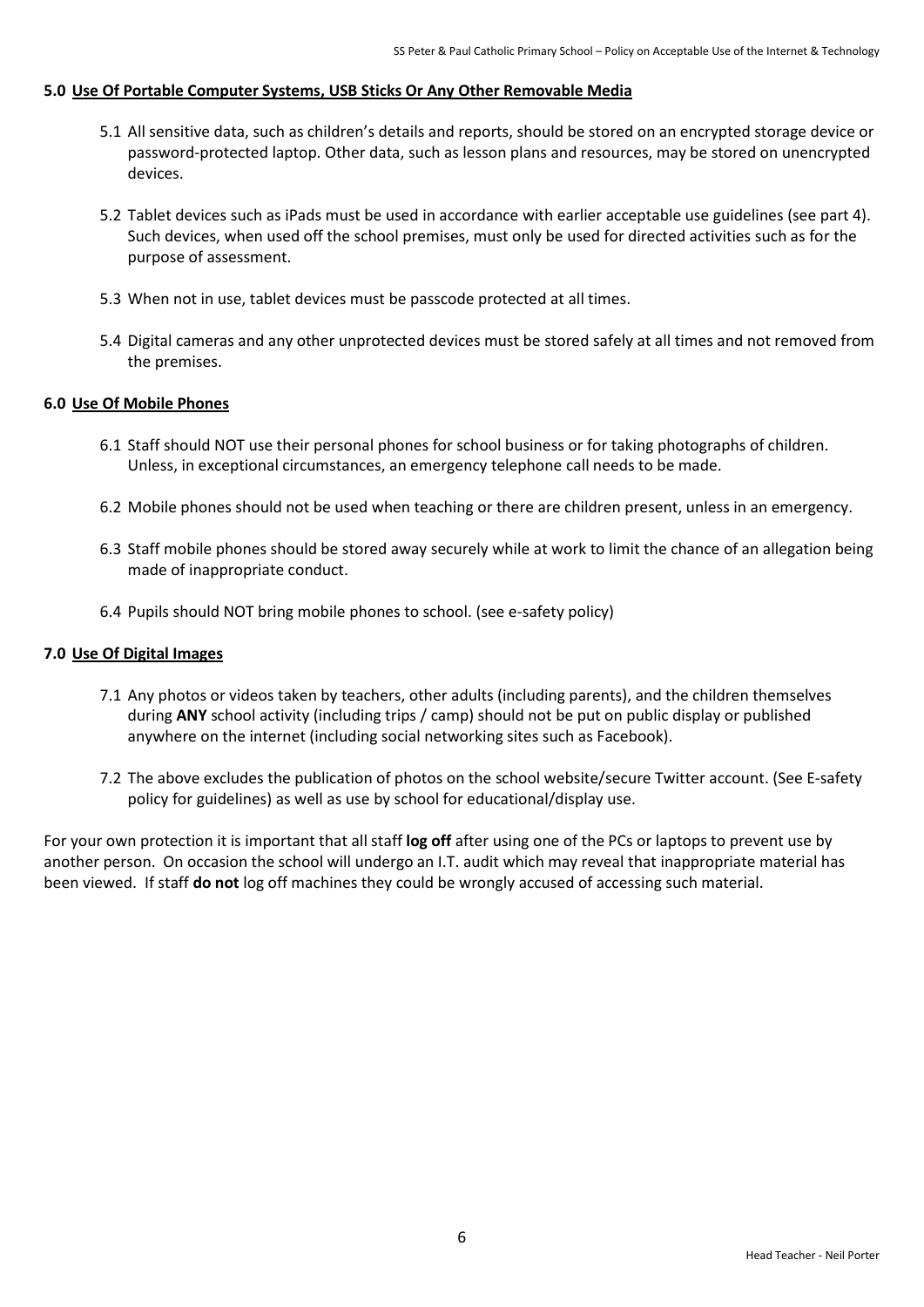

## **SS Peter & Paul Catholic Primary School**



#### **ACCEPTABLE USE AGREEMENT/CODE OF CONDUCT**

(Staff)

The use of ICT and the related technologies such as e-mail, Internet and mobile/portable devices are an expected part of our daily working life in school. This policy is designed to ensure that all staff are aware of their professional responsibilities when using any form of ICT. All staff are expected to sign this policy and adhere at all times to its contents. Any concerns or clarification should be discussed with Mr Neil Porter or the E-Safety Co-ordinator.

- I will only use the school's email / Internet / Intranet / Learning Platform and any related technologies for professional purposes or for uses deemed 'reasonable' by the Head or Governing Body.
- I will comply with the ICT system security and not disclose any passwords provided to me by the school or other related authorities.
- I will ensure that all electronic communications with pupils and staff are compatible with my professional role.
- I will only use the approved, secure email system(s) for my professional rule in school.
- I will ensure that personal data (such e-Portal, IEP) is kept secure and is used appropriately, whether in school, taken off the school premises or accessed remotely.
- I will not browse, download or upload material that could be considered offensive or illegal.
- I will not send to pupils or colleagues material that could be considered offensive or illegal
- Images/videos of staff and pupils will not be taken on personal devices and will only be used for professional purposes and will not be distributed outside the school network without the permission of the Parent/Carer.
- I will respect copyright and intellectual property rights.
- I will support and promote the school's e-Safety policy and help pupils to be safe and responsible in their use of ICT and related technologies.
- I will report any misuse or inadvertent exposure to inappropriate conduct.
- I understand that any infringement of these rules may be treated as misconduct or gross misconduct.

I agree to follow this code of conduct and to support the safe use of the internet and ICT throughout the school.

| Full Name: |  |
|------------|--|
| Job title: |  |
| Date:      |  |
| Signature: |  |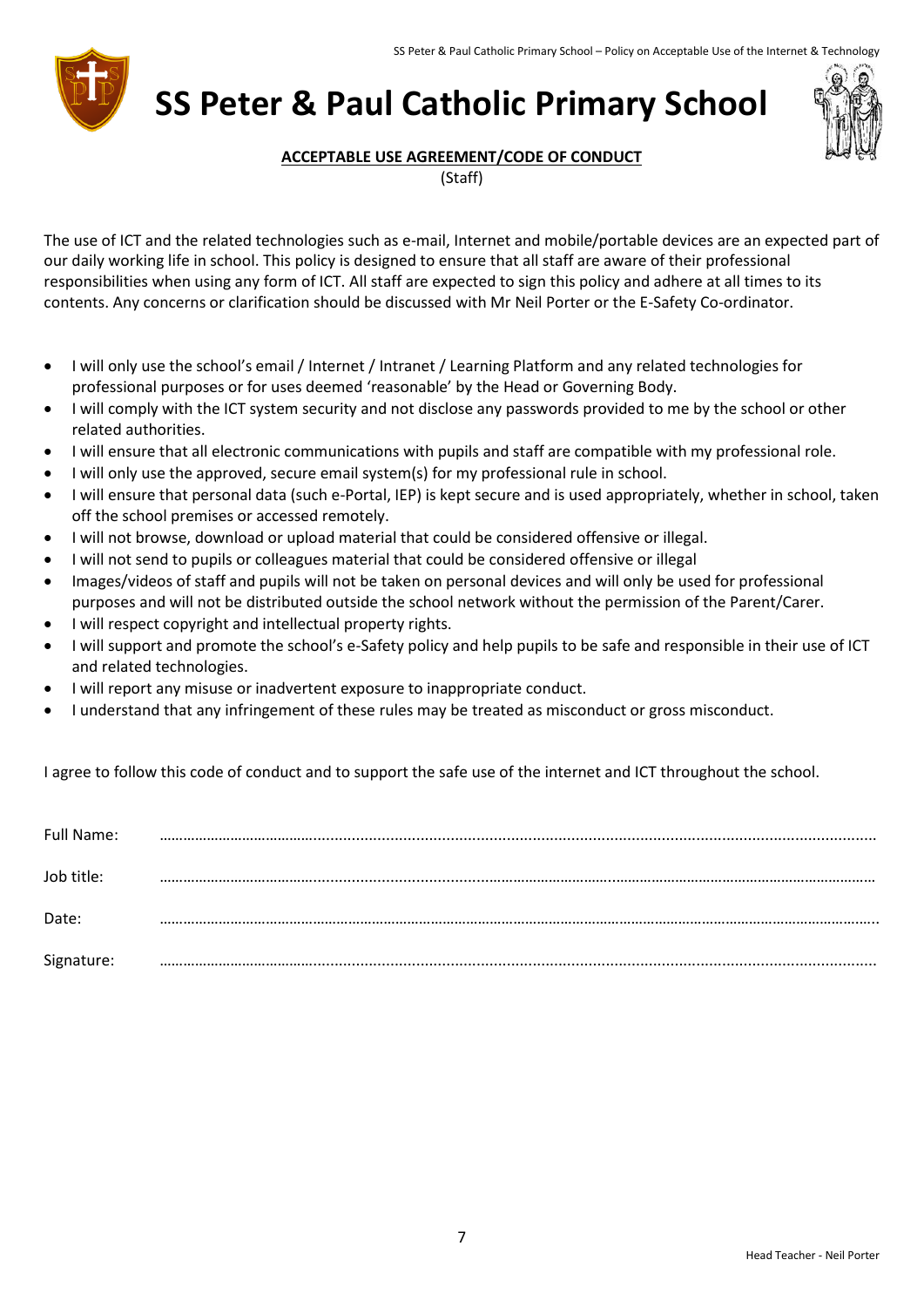

## **SS Peter & Paul Catholic Primary School**



**ACCEPTABLE USE AGREEMENT/CODE OF CONDUCT**

(Pupils)

The use of ICT and the related technologies such as e-mail, Internet and mobile/portable devices are an important part of learning in our school. We expect all pupils to be responsible for their behaviour when using ICT and/or its resources. It is important that pupils are aware of e-Safety and know how to stay safe when using any ICT. Pupils are expected to discuss this policy with their Parent/Carer and then to sign and follow the e-Safety Rules. Any concerns or explanation can be discussed with Mr Neil Porter or the School E-Safety Co-ordinator.

- I will only use the school's ICT systems including the internet, email, digital video, etc,… for school purposes.
- I will only access the school network using my own user name and password.
- I will follow the school's ICT security system and not reveal my passwords to anyone.
- I will only use my school email address.
- I will make sure that all ICT communications with pupils, teachers or others is responsible.
- I will be responsible for my behaviour when using the Internet. This includes resources I access and the language I use.
- I will not deliberately browse, download or upload material that could be considered offensive or illegal. If I accidentally come across any such material I will report it immediately to my teacher.
- I will not send to pupils, teachers or others material that could be considered threatening, offensive or illegal.
- I will not give out any personal information such as name, phone number or address. I will not arrange to meet someone unless this is part of a school project and is approved by my teacher.
- I understand that all my use of the Internet and other related technologies will be monitored and logged and can be made available to my teachers.
- I understand that these rules are designed to keep me safe and that if they are not followed, school sanctions will be applied and my Parent/Carer may be contacted.

Please complete and return this form to the school office.

Parent and Pupil signatures:

|                         | follow the e-Safety Rules and to support the safe use of the internet and ICT at SS Peter & Paul Catholic Primary School. |  |
|-------------------------|---------------------------------------------------------------------------------------------------------------------------|--|
|                         |                                                                                                                           |  |
| <b>Pupil Signature:</b> |                                                                                                                           |  |
| Date:                   |                                                                                                                           |  |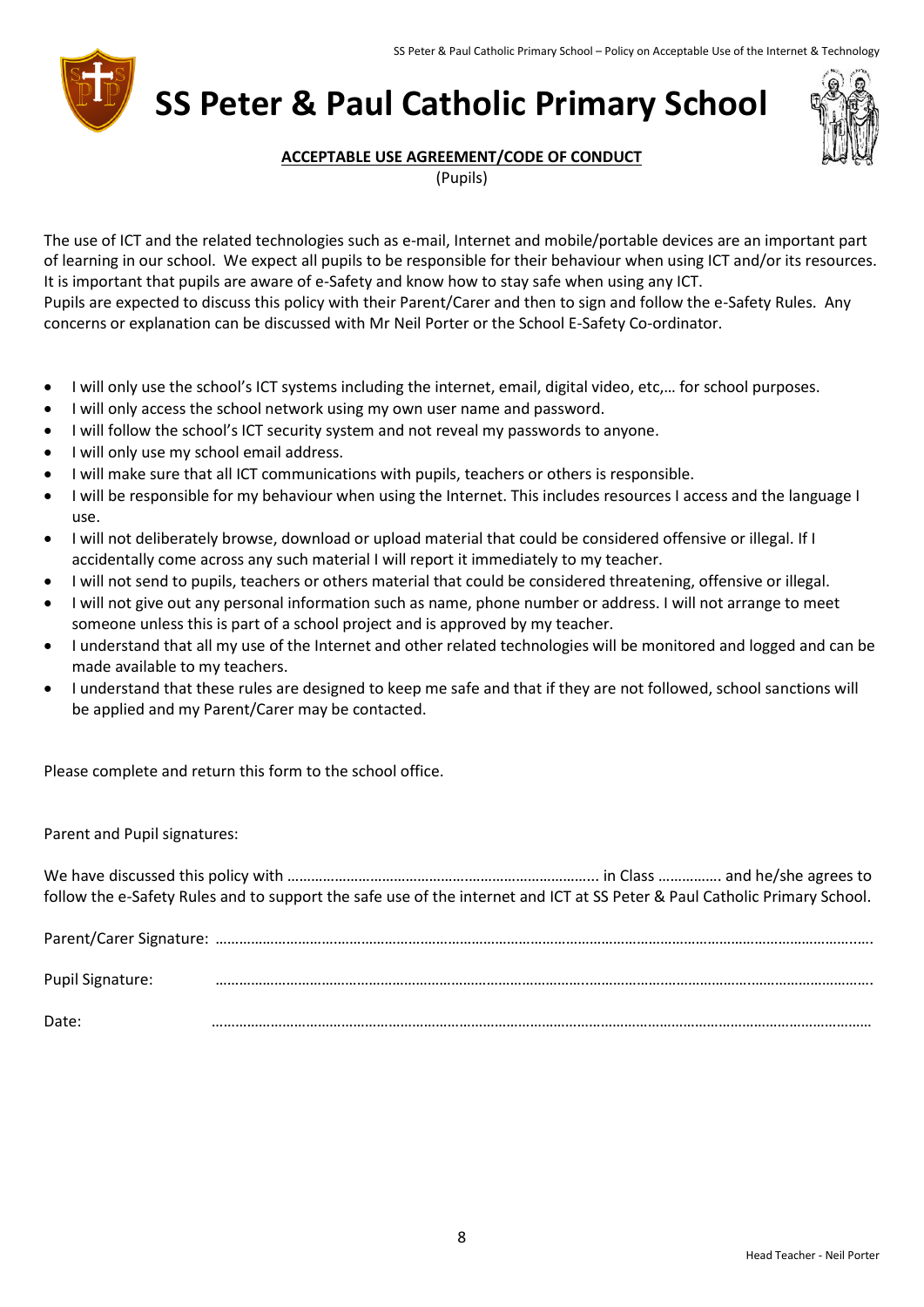SS Peter & Paul Catholic Primary School – Policy on Acceptable Use of the Internet & Technology



## SS Peter & Paul Catholic Primary School



#### **Staff Laptop User Agreement**

At SS Peter & Paul, we are committed to keeping technology up to date to assist with the delivery of our School Curriculum. All teaching staff are being issued with a new laptop to enable them to plan effectively for the delivery of this curriculum. This laptop is on loan to the staff member while they remain employed by the school. This loan is subject to review on a regular basis and can be withdrawn at any time.

As a member of staff to whom a laptop has been loaned, I have read and agree to the following terms and conditions that apply while the laptop is in my possession:

- The laptop will be used in accordance with SS Peter & Paul Catholic Primary School policies and procedures; in particular the *Code of Conduct* and *Acceptable Use of the Internet & Technology*, as approved by the Governing Body.
- The laptop and any accessories provided with it, remains the property of SS Peter & Paul Catholic Primary School and are subject to all of the school's rules, policies and procedures concerning access to, and use of, the internet and e-mail. This is a school laptop and is for professional use only, strictly for *my sole* use in assisting in the planning and delivery of the school curriculum.
- The use of this laptop to access Social Media internet sites (Facebook, Twitter, Instagram, Snapchat, etc,…) is strictly prohibited. I understand that home internet access is permitted; however, staff may not use school laptops to view illegal or seditious material, in school or elsewhere, which could place the member of staff or school at legal risk.
- Lending the laptop to any third party is strictly prohibited; use of a school laptop by the employee's family and/or friends is also strictly prohibited. However, shared use of a laptop with colleagues and fellow employees of SS Peter & Paul is permitted, provided the employee concerned is satisfied that the colleague is competent to use the laptop in a safe and professional manner.
- Maintenance of the equipment is the responsibility of SS Peter & Paul School. On occasion, it may be necessary to request the laptops to be handed in to perform software updates and maintenance. The laptop must be handed in within 24 hours of the request being made.
- Any malfunctions or technical problems should be reported immediately to a member of the Senior Leadership Team so that steps can be taken to rectify the issue. Under no circumstances is the employee to organise or attempt to repair the laptop themselves.
- To ensure maximum functionality of the laptop, specific software will be installed by the school ICT Technician. No other software is to be installed or downloaded without prior consultation with the school ICT Technician.
- It is my responsibility to 'back up' my work on a regular basis, to a memory stick or external hard drive. I understand the school will not accept responsibility for the loss of work in the event of the laptop malfunctioning. It is considered good practice to keep my work on a memory stick or external hard drive as filling up the internal hard drive may slow down the laptops performance.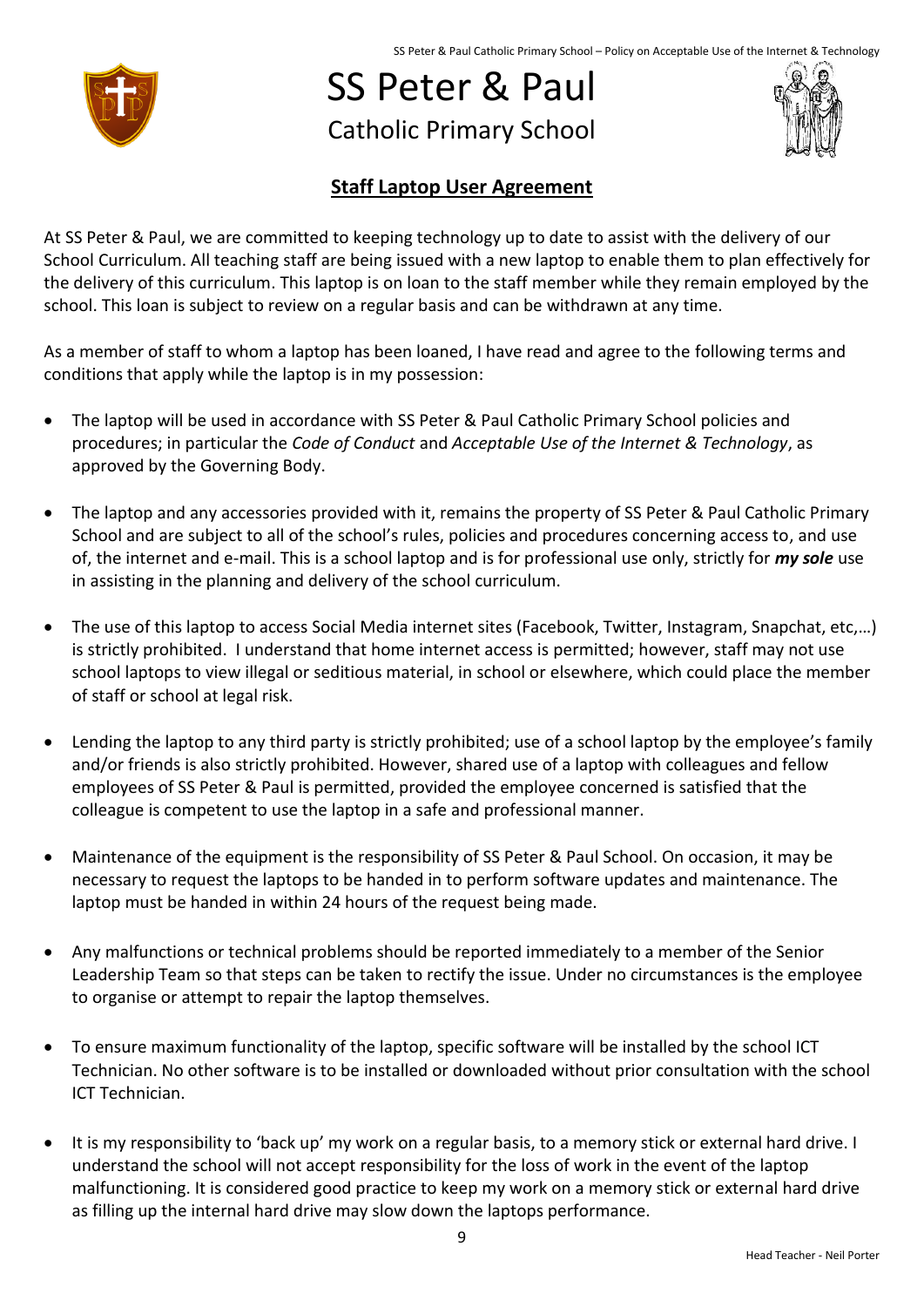- Security of the laptop is at all times the responsibility of the staff member. The laptop should:
	- o not be left unattended in offices, classrooms or at training facilities.
	- o be stored in a secure, safe location when used outside school or during transportation.
	- o not be left in a visible place in a motor vehicle.
	- o always be transported in the laptop bag provided.
	- o be kept away from food, drinks and chemicals.
- It is my responsibility to check my own Home Contents Insurance Policy to ensure the school laptop is covered for theft or damage while at my house.
- Please complete the form below and return it to the Head Teacher.

| <b>Laptop Details</b>                                                                                                                        |  |  |  |
|----------------------------------------------------------------------------------------------------------------------------------------------|--|--|--|
|                                                                                                                                              |  |  |  |
|                                                                                                                                              |  |  |  |
|                                                                                                                                              |  |  |  |
| <b>Personnel Details</b>                                                                                                                     |  |  |  |
|                                                                                                                                              |  |  |  |
|                                                                                                                                              |  |  |  |
| I have read the SS Peter & Paul - Staff Laptop User Agreement and agree to be bound by the terms<br>and conditions stated in this agreement. |  |  |  |
| <b>Member of Staff:</b>                                                                                                                      |  |  |  |
|                                                                                                                                              |  |  |  |
|                                                                                                                                              |  |  |  |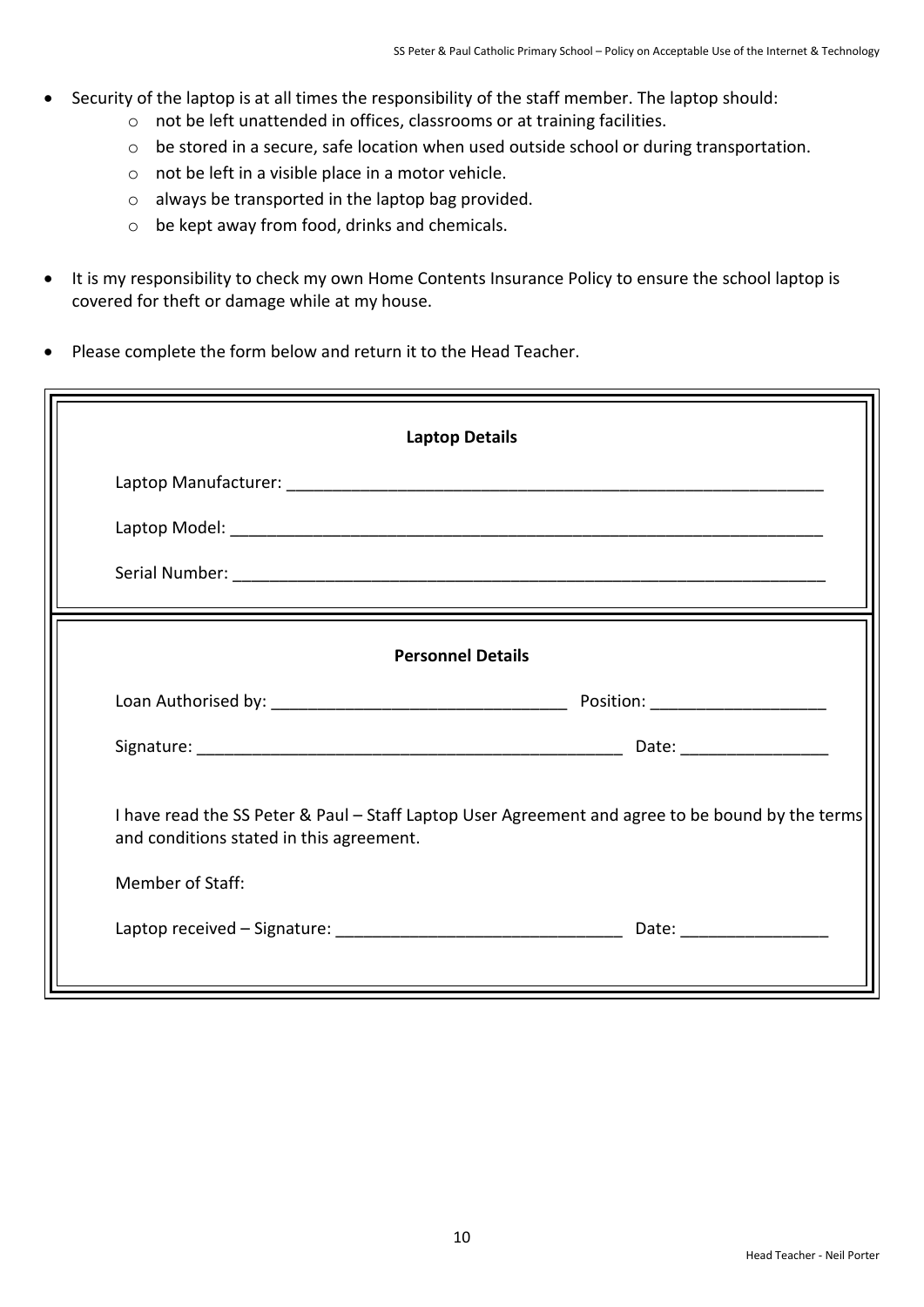

## SS Peter & Paul Catholic Primary School



#### **Staff iPad Tablet User Agreement**

At SS Peter & Paul, we are committed to keeping technology up to date to assist with the delivery of our School Curriculum. All teaching staff are being issued with a new iPad Tablet to enable them to plan effectively for the delivery of the curriculum. This iPad Tablet is on loan to the staff member while they remain employed by the school. This loan is subject to review on a regular basis and can be withdrawn at any time.

As a member of staff to whom an iPad Tablet has been loaned, I have read and agree to the following terms and conditions that apply while the iPad Tablet is in my possession:

- The iPad Tablet will be used in accordance with SS Peter & Paul Catholic Primary School policies and procedures; in particular the *Code of Conduct* and *Acceptable Use of the Internet & Technology*, as approved by the Governing Body. **It must be brought into school for daily use in the classroom.**
- The iPad Tablet and any accessories provided with it, remains the property of SS Peter & Paul Catholic Primary School and are subject to all of the school's rules, policies and procedures concerning access to, and use of, the internet and e-mail. This is a school device and is for professional use only, strictly for *my sole* use in assisting in the planning and delivery of the school curriculum.
- The use of this iPad Tablet to access Social Media internet sites (Facebook, Twitter, Instagram, Snapchat, etc,…) is strictly prohibited. I understand that home internet access is permitted; however, staff may not use school iPad Tablets to view illegal or seditious material, in school or elsewhere, which could place the member of staff or school at legal risk.
- Lending the iPad Tablet to any third party is strictly prohibited; use of a school iPad Tablet by the employee's family and/or friends is also strictly prohibited. However, shared use of an iPad Tablet with colleagues and fellow employees of SS Peter & Paul is permitted, provided the employee concerned is satisfied that the colleague is competent to use the device in a safe and professional manner.
- Maintenance of the equipment is the responsibility of SS Peter & Paul School. On occasion, it may be necessary to request the iPad Tablet to be handed in to perform software updates and maintenance. The iPad Tablet must be handed in within 24 hours of the request being made.
- Any malfunctions or technical problems should be reported immediately to a member of the Senior Leadership Team so that steps can be taken to rectify the issue. Under no circumstances is the employee to organise or attempt to repair the iPad Tablet themselves.
- The iPad Tablet pass code will be set up by the school before the device is issued to a member of staff. This pass code **must not** be changed.
- To ensure maximum functionality of the iPad Tablet, specific software and Apps will be installed by the school ICT Technician. Certain Apps will be mandatory, other Apps and software are to be installed or downloaded if deemed useful in an educational setting and following consultation with the school ICT Technician.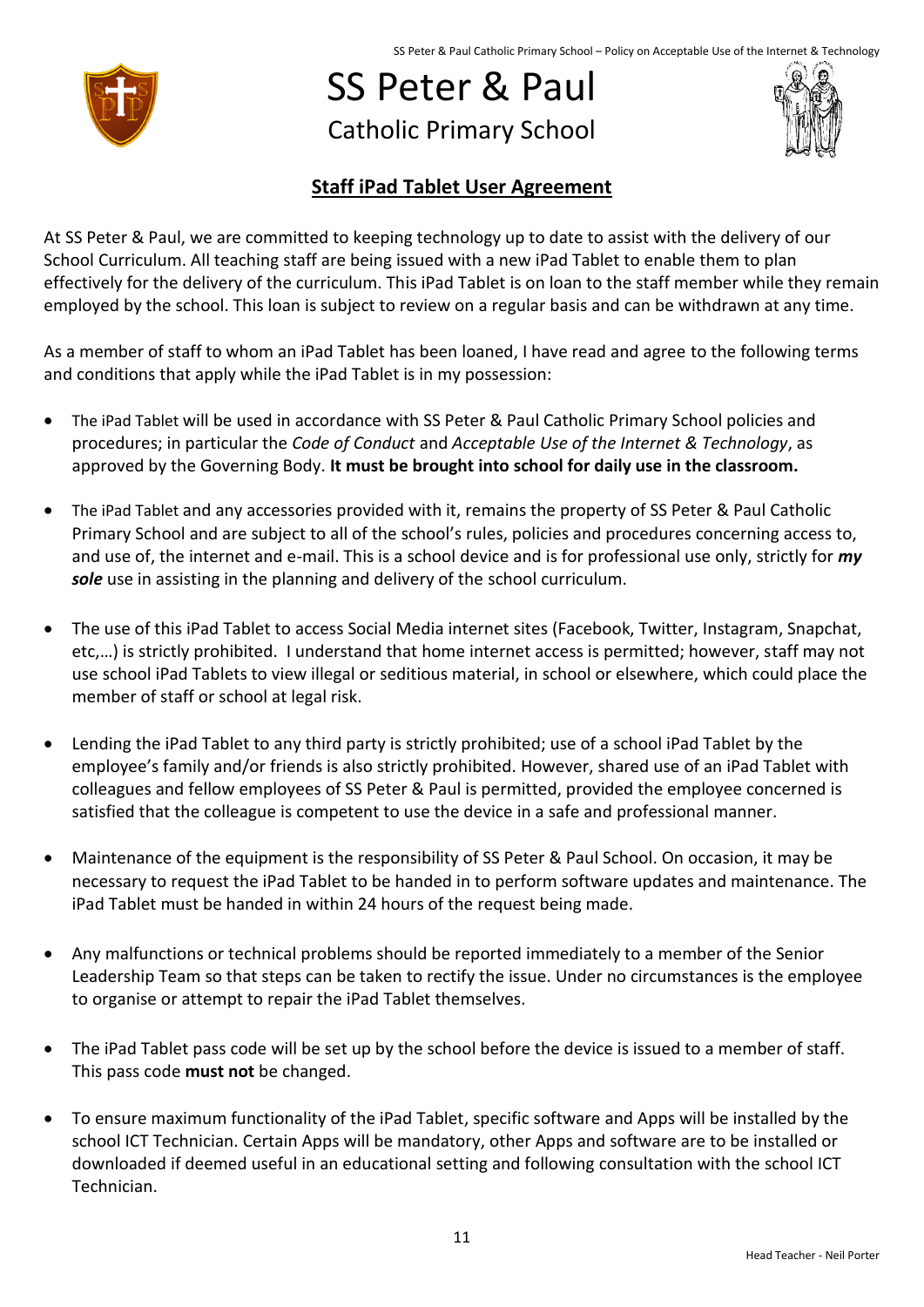- Staff are able to log in with their own Apple ID and download their own Apps for use in school if deemed suitable. However, any Apps which would benefit other members of staff can be requested via e-mail to the ICT Technician, ICT Co-ordinator or Head Teacher who will be responsible for the App budget. These can then be purchased and synced to other devices.
- Security of the iPad Tablet is at all times the responsibility of the staff member. The iPad Tablet should:
	- o not be left unattended in offices, classrooms or at training facilities.
	- o be stored in a secure, safe location when used outside school or during transportation.
	- o not be left in a visible place in a motor vehicle.
	- o always be transported in the front pocket of the laptop bag provided or a suitable alternative.
	- o be kept away from food, drinks and chemicals.
- It is my responsibility to check my own Home Contents Insurance Policy to ensure the school iPad Tablet is covered for theft or damage while at my house.
- Please complete the form below and return it to the Head Teacher.

| <b>iPad Tablet Details</b>                                                                                                                                                   |  |  |  |
|------------------------------------------------------------------------------------------------------------------------------------------------------------------------------|--|--|--|
|                                                                                                                                                                              |  |  |  |
|                                                                                                                                                                              |  |  |  |
|                                                                                                                                                                              |  |  |  |
| <b>Personnel Details</b>                                                                                                                                                     |  |  |  |
|                                                                                                                                                                              |  |  |  |
|                                                                                                                                                                              |  |  |  |
| I have read the SS Peter & Paul – Staff iPad Tablet User Agreement and agree to be bound by the<br>terms and conditions stated in this agreement.<br><b>Member of Staff:</b> |  |  |  |
|                                                                                                                                                                              |  |  |  |